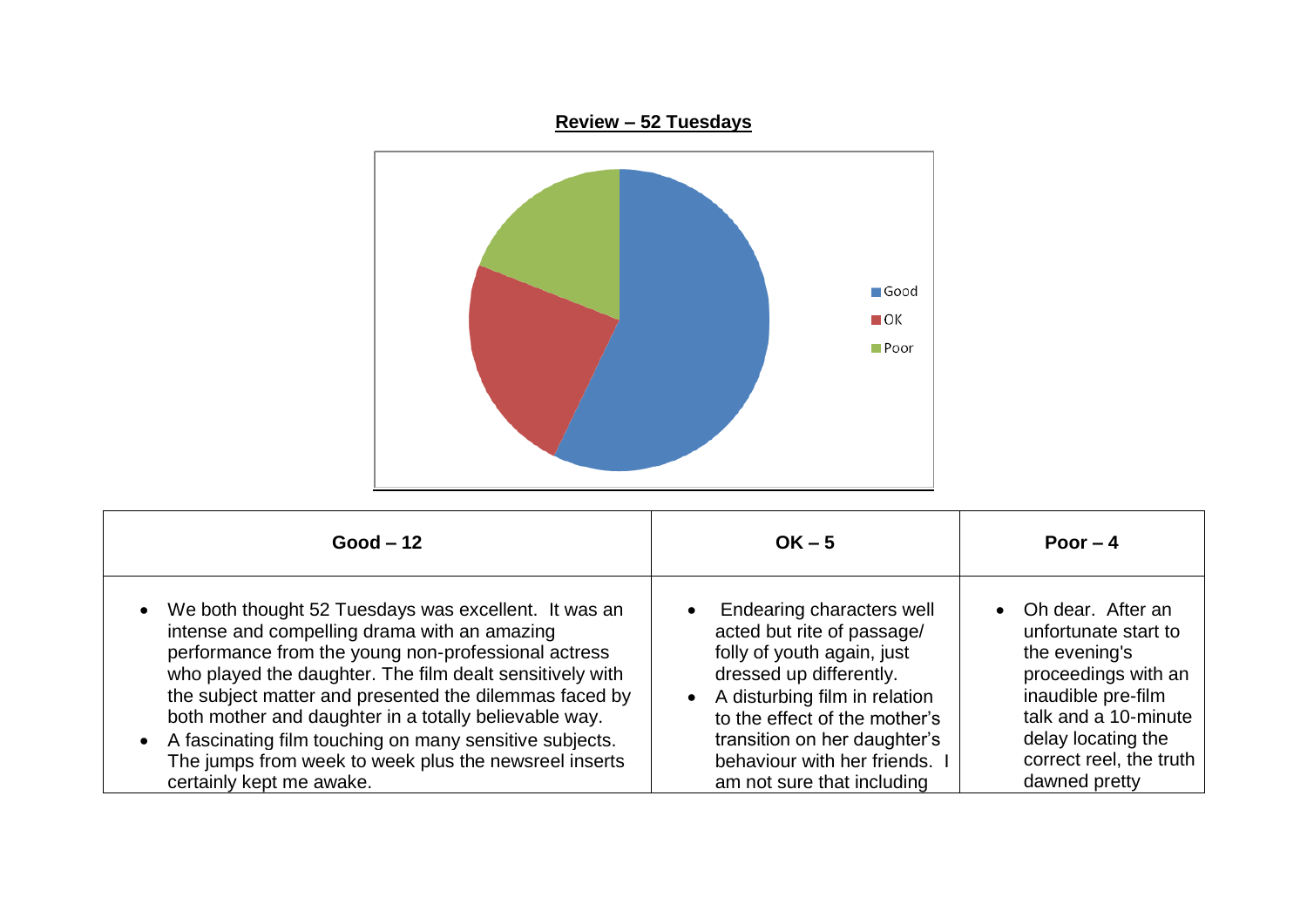- $\bullet$  I thought this film was excellent. Brilliantly told story  $-1$ really liked the documentary style.
- Enjoyed the film very much, but feel that the discussion afterwards needed to be differently arranged. We sat near the back and could hear neither questions nor answers adequately. Often some people do not want to stay for the discussions. Would it not work better if those who wish to stay were asked to move to the front, so that people can hear, giving the chance for a discreet exit for those who want to leave. Others sitting near us felt the same.
- It was a challenging film which really pushed the boundaries in its exploration of gender transition and teenage sexuality. Found it very interesting that this is being shown in schools to both raise awareness of issues and to warn teenagers about the dangers of sexual visibility on-line. The performances were amazing and the actress who played Billy really reminded me of a young Carey Mulligan!
- Interesting but we got really confused in the beginning about the mother's brother and his relationship with the girl. Clever idea to film over a year with the use of news clips to give sense of time. Not sure about the amount of sexual activity demonstrated by the teenagers-perhaps we are from a more reserved age group. Excellent acting from cast. What a nightmare for any family to experience and survive. Shame the distributors were inaudible even near the front.
- Excellent documentary style production of a socially stigmatised subject. Exceptional acting by Tilda Cobham-Hervey. The family story of an unfolding journey of pain, emotional anxieties, emotional growth and emerging self

snippets of world events, which were happening at the same time, works. I can see why this film is used in schools to warn students of the effects of filming inappropriate behaviour.

• I thought it was OK but my friend didn't enjoy it at all and would rate it as poor. The acting was very good but we were both uncomfortable with and concerned about the sexual scenes featuring the teenagers and thought that some of the story line didn't really gel at times or was predictable at others, such as her father having the scooter accident but surviving so that everyone could learn what was important etc. On that subject, the newsreel inserts to make that point were a bit distracting and confusing as well. Thank you for showing it and for asking the distributors to visit, even if they were difficult to hear. • Interesting subject and

quickly: this crude, amateurish film was not for us and the fifth Tuesday saw us heading for the exit. Sorry - a rare poor choice.

 It didn't think it was Good or even OK so I suppose I would consider it Poor. It may have been a clever piece of work but I didn't find it compelling viewing so I regret I didn't last the distance therefore I cannot give it a fair appraisal. You have shown some great films this year but to my mind this wasn't one of them.